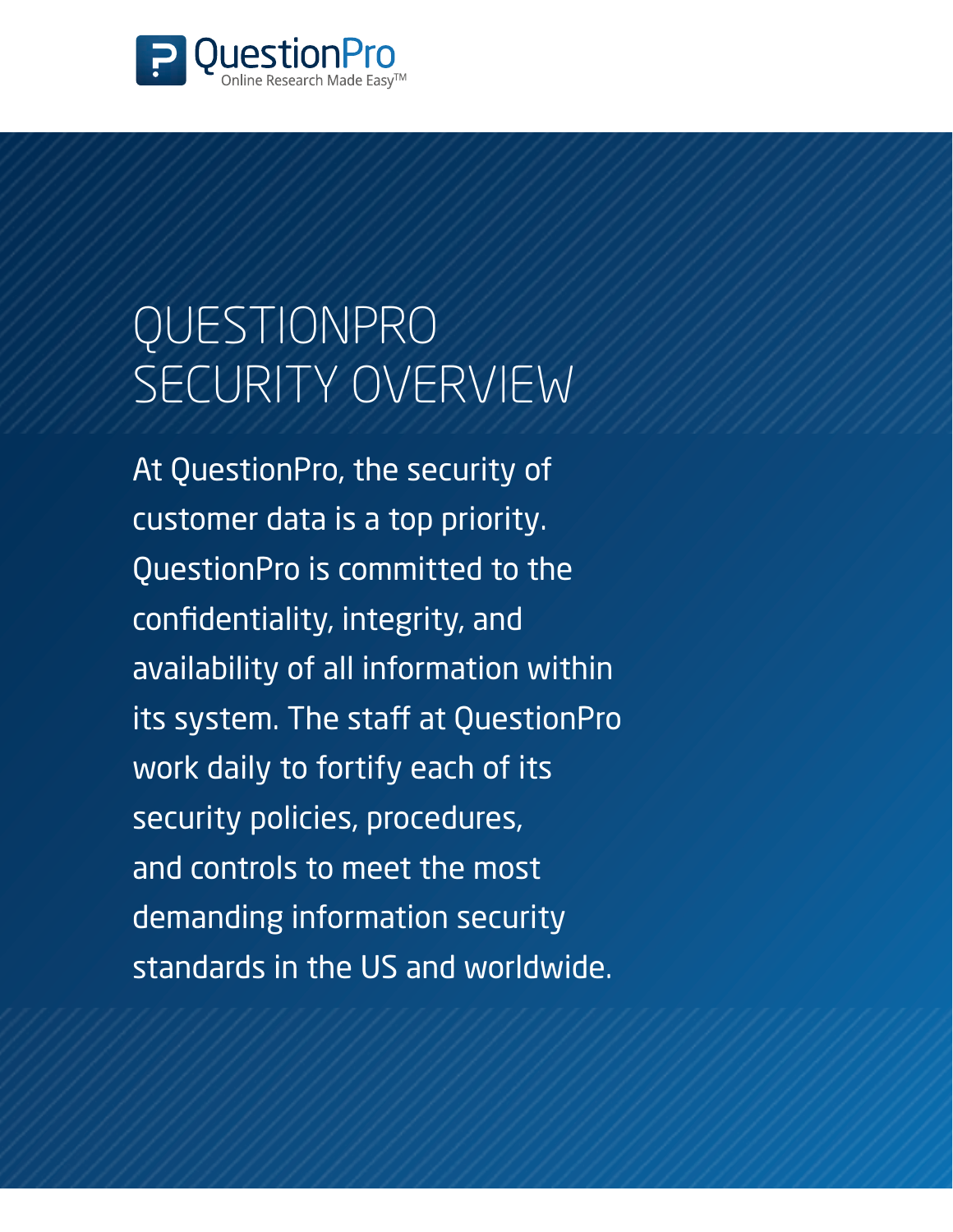

security overview



#### **PHYSICAL SECURITY**

QuestionPro owned and managed servers are co-located in off-site data centers that undergo periodic SSAE 16 SOC audits and are monitored for unauthorized access and service availability twenty-four hours a day.



#### Administrative **SECURITY**

QuestionPro employs the concept of least privilege—only qualified employees are allowed access to privileged areas of the system when such access is necessary for the operation of business functions. Additionally, all employees must follow documented account management policies and procedures.



**CUSTOMER** User Authentication

Single Sign-on (SSO) allows end-usersto access their QuestionPro account with the credentials of an existing company intranet. SAML, multipass/ token, or cookie based SSO can be used with popular authentication systems, such as Active directory or LDAP, to determine if a user is authenticated. QuestionPro also offers the ability for customers to require reCaptcha verification upon user registration.



#### **SYSTEM MONITORING**

QuestionPro utilizes monitoring tools and system logging capabilities to generate audit records and to monitor the QuestionPro system twenty-four hours a day. With these tools, system administrators can select specific events to audit at each layer of the system, including internal system access, failed authentication attempts, and other auditable events.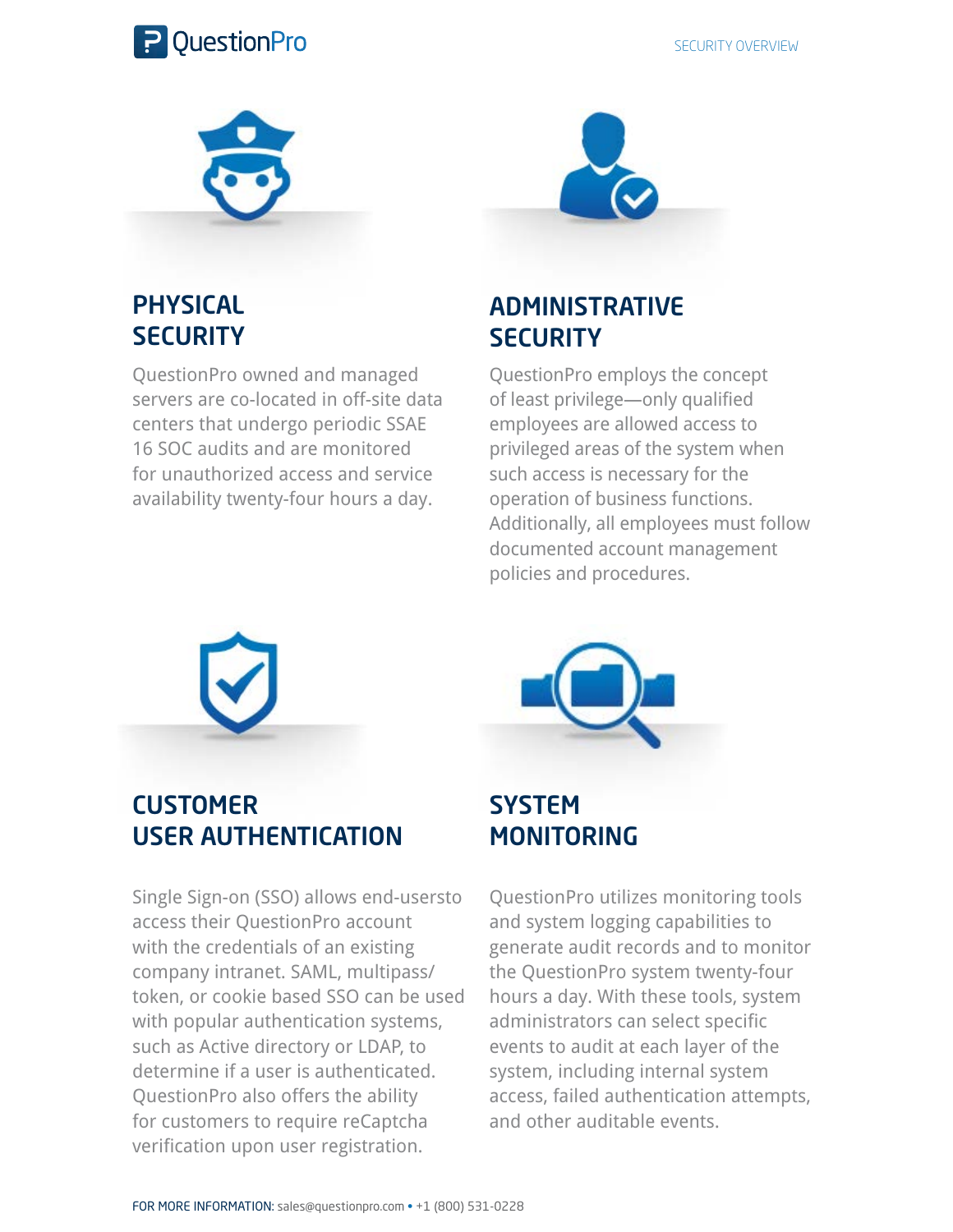



#### QuestionPro Personnel **AUTHENTICATION**

Any access to QuestionPro servers requires multi-factor authentication.

### **DEVELOPMENT PRACTICES**

QuestionPro maintains separate environments for development, staging, testing, and production in accordance with SDLC best practices.



#### Configuration/Release **MANAGEMENT**

QuestionPro follows a release and maintenance methodology that includes the documenting, testing, and review of proposed changes to the system. QuestionPro performs timely patching and issues maintenance releases at least weekly.



#### **EMPLOYEE REGULATIONS**

QuestionPro employees and contractors are subjected to criminal background screening.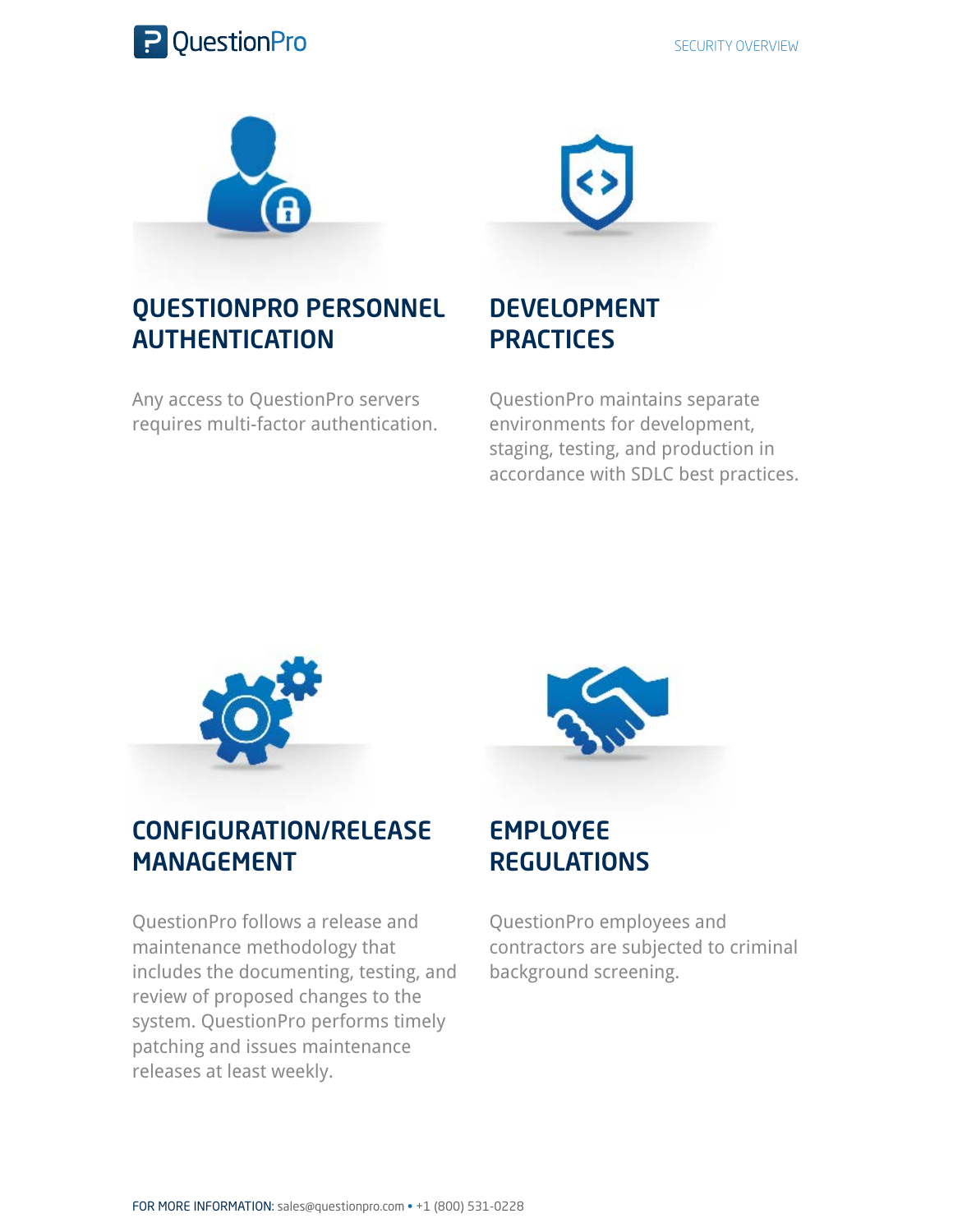



#### **FIREWALL**

The QuestionPro IP tables/Linux firewall uses non-standard managed access points for traffic to and from the system. All external connections to the QuestionPro system terminate with a default "deny all" configuration.



#### separation of data

All customer data, including the data of end-users and administrators, is logically separated by account-based rules that require the entry of a unique username and password with each logon.



## **ENCRYPTION**

QuestionPro implements SSL, TLS, SSH, and SCP encryption to securely transfer data and hash encrypts all passwords and credit card data stored within the system databases.



#### **BACKUPS**

QuestionPro executes continuous hot backups and timely cold backups. All QuestionPro servers are outfitted with uninterruptible power supply (UPS) units to provide instant emergency power in the case of a power failure.